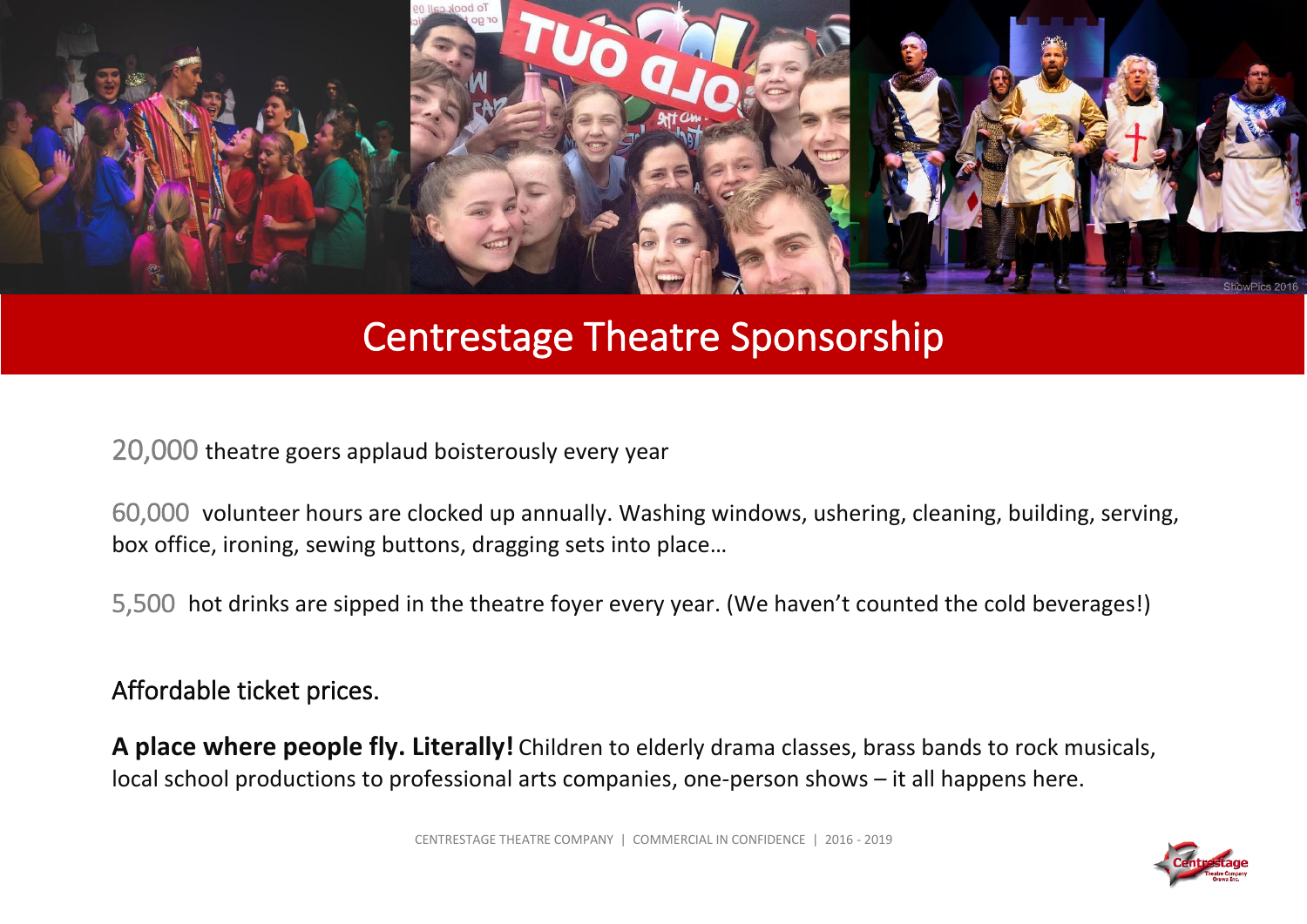

## Centrestage Theatre - your vibrant community theatre and a registered charity.

Thank you for raising your hand and letting us know you are keen to become involved in making Centrestage Theatre, the most vibrant theatre north of the bridge.

And what a time to become involved! With an explosive population growth, increased theatre hiring, the biggest drama classes we have ever experienced, sell-out shows and a new rehearsal space in action … we are excited by the prospect of turning more and more people onto the thrill and sheer joy of the theatre; either on the stage or as a theatre-goer.

We're committed to keeping our ticket prices affordable and our performances extraordinary which means we need to support our box office income through ownership and individual giving. A ticket only goes so far.

**Which is why we need your help.** 

## Centrestage Heroes – your chance to step into the Spotlight.

Our **Heroes** are passionate organisations or individuals who believe in our work and feel strongly about encouraging the creative, preforming arts culture housed in our amazing theatre on the Hibiscus Coast.

They are our extended family. They attend, contribute, congratulate, share our mission and cheer us on.

Where would we be without them?

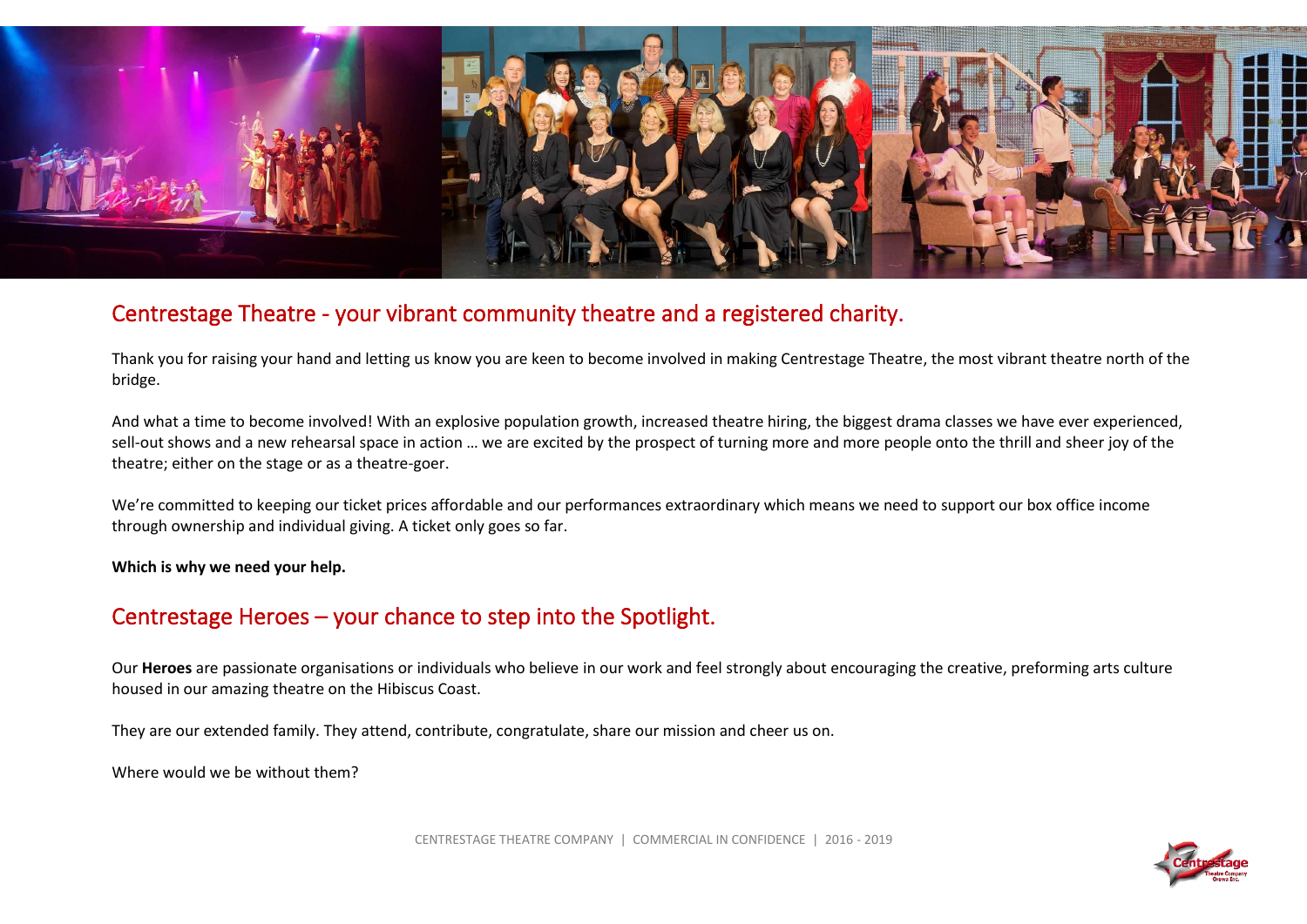| <b>LEVEL</b>            | <b>SIGNAGE</b>               | <b>YOUR LOGO</b><br><b>HERE!</b> | <b>ANNOUNCEMENTS</b>                 | <b>'IN GOOD</b><br><b>COMPANY'</b>   | <b>ADVERTISMENTS</b>            | <b>TICKETS</b>          | <b>OTHER</b>      |
|-------------------------|------------------------------|----------------------------------|--------------------------------------|--------------------------------------|---------------------------------|-------------------------|-------------------|
| <b>Hero Sponsor</b>     | Signage/logo                 | Centrestage                      | Hero announcement                    | Programme                            | $1 \times$ full                 | A night at the          | Invitation        |
| $$30,000 + p/a$         | in Foyer                     | Theatre<br>Website, Your         | prior to all CT<br>performances over | acknowledgement<br>in all programmes | page/colour<br>advertisement in | Theatre - is all yours! | to end of<br>year |
|                         | Stand-alone                  | website,                         | the calendar year                    |                                      | all Centrestage                 | Up to 210 seats for     | 'Theatre          |
| Annual naming           | signage for the              | Social channels                  |                                      |                                      | Theatre                         | friends, family,        | Hero's            |
| rights to the full      | duration of                  | and Facebook                     |                                      |                                      | programmes                      | colleagues and          | Party'            |
| season of               | the year for all             |                                  |                                      |                                      |                                 | customers               |                   |
| Centrestage<br>Theatre  | performances<br>including CT | Performance<br>collateral        |                                      |                                      |                                 | <b>OR</b>               |                   |
| performances            | and CYT                      | including: flyers,               |                                      |                                      |                                 | x10 complimentary       |                   |
| including:              |                              | newsletters,                     |                                      |                                      |                                 | tickets/programmes      |                   |
|                         | Logo on                      | articles,                        |                                      |                                      |                                 | to all performances.    |                   |
| Centrestage             | display board                | programmes                       |                                      |                                      |                                 |                         |                   |
| Theatre                 | in theatre                   |                                  |                                      |                                      |                                 |                         |                   |
| Centrestage             | foyer as                     | Radio spots pre-                 |                                      |                                      |                                 |                         |                   |
| Youth                   | 'Hero Sponsor'               | performances                     |                                      |                                      |                                 |                         |                   |
| Theatre<br>performances |                              | All PR material                  |                                      |                                      |                                 |                         |                   |
|                         |                              |                                  |                                      |                                      |                                 |                         |                   |
|                         |                              | <b>Billboards</b>                |                                      |                                      |                                 |                         |                   |
|                         |                              |                                  |                                      |                                      |                                 |                         |                   |
|                         |                              | Logo displayed                   |                                      |                                      |                                 |                         |                   |
|                         |                              | in Auditorium<br>Wardrobe,       |                                      |                                      |                                 |                         |                   |
|                         |                              | rehearsal space                  |                                      |                                      |                                 |                         |                   |
|                         |                              | and drama                        |                                      |                                      |                                 |                         |                   |
|                         |                              | classes.                         |                                      |                                      |                                 |                         |                   |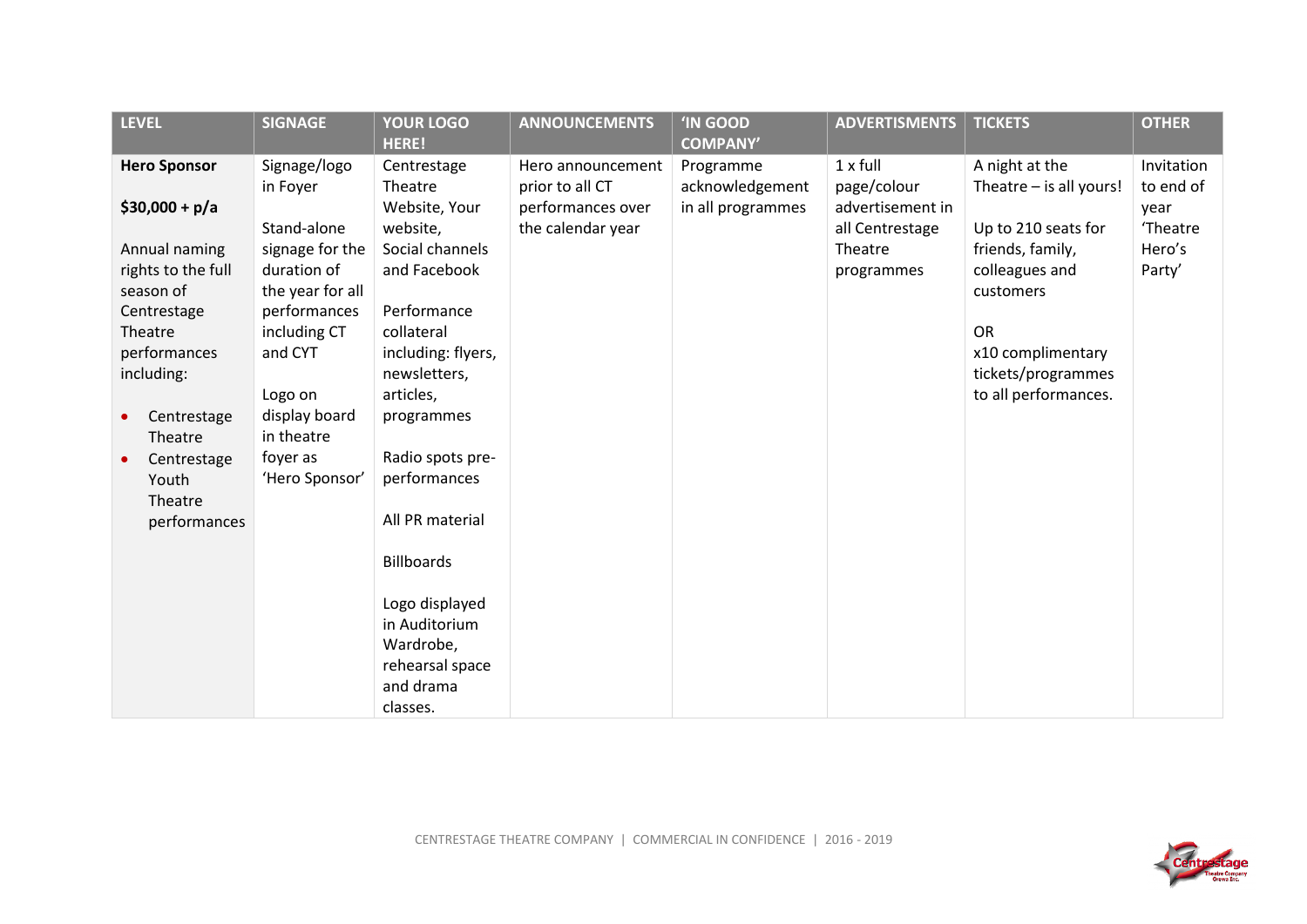| <b>LEVEL</b>                                                                                                                                                                                      | <b>SIGNAGE</b>                                                                                   | YOUR LOGO HERE!                                                                                                                                                                                                   | <b>ANNOUNCEMENTS</b>                                                                | <b>'IN GOOD</b><br><b>COMPANY'</b>                  | <b>ADVERTISMENTS</b>                                       | <b>TICKETS</b>                                                                              | <b>OTHER</b>                                                    |
|---------------------------------------------------------------------------------------------------------------------------------------------------------------------------------------------------|--------------------------------------------------------------------------------------------------|-------------------------------------------------------------------------------------------------------------------------------------------------------------------------------------------------------------------|-------------------------------------------------------------------------------------|-----------------------------------------------------|------------------------------------------------------------|---------------------------------------------------------------------------------------------|-----------------------------------------------------------------|
| <b>Directors Circle</b><br>\$10,000 $p/a$<br>Annual naming<br>rights to either:<br>Box Office,<br>Foyer,<br>Theatre<br>Auditorium<br>Wardrobe<br><b>Or</b><br>Centrestage<br><b>Youth Theatre</b> | Signage/logo<br>for<br>sponsored<br>area<br>e.g<br>'ABC<br>Company'<br><b>Box Office</b><br>2017 | Centrestage<br>Theatre Website,<br>Your website,<br>Social channels and<br>Facebook<br>Theatre collateral<br>including<br>newsletters,<br>articles,<br>programmes<br>Logo on display<br>board in theatre<br>foyer | Pre-show<br>announcements<br>prior to each<br>performance over<br>the calendar year | Programme<br>acknowledgement in<br>all programmes   | 1/4 page colour<br>advertisement in<br>all programmes      | x6 complimentary<br>tickets/programmes<br>for each performance<br>over the annual<br>season | Invitation<br>to end of<br>year<br>'Theatre<br>Hero's<br>Party' |
| <b>Playwrights</b><br><b>Circle</b><br>\$4,000<br>Naming rights<br>to your choice<br>of production.<br>" brought to<br>you by ABC<br>Company."                                                    | Signage/logo<br>for full<br>performance<br>duration.                                             | Centrestage<br>Theatre Website,<br>Your website,<br>Social channels and<br>Facebook<br>Performance<br>collateral including<br>flyers, newsletters,<br>articles,<br>programmes                                     | Pre-show<br>announcements<br>prior to each<br>performance                           | Programme<br>acknowledgement in<br>every programme. | $1/2$ -page<br>advertisement in<br>production<br>programme | x4 complimentary<br>tickets/programmes<br>for your chosen<br>production                     | Invitation<br>to end of<br>year<br>'Theatre<br>Hero's<br>Party' |

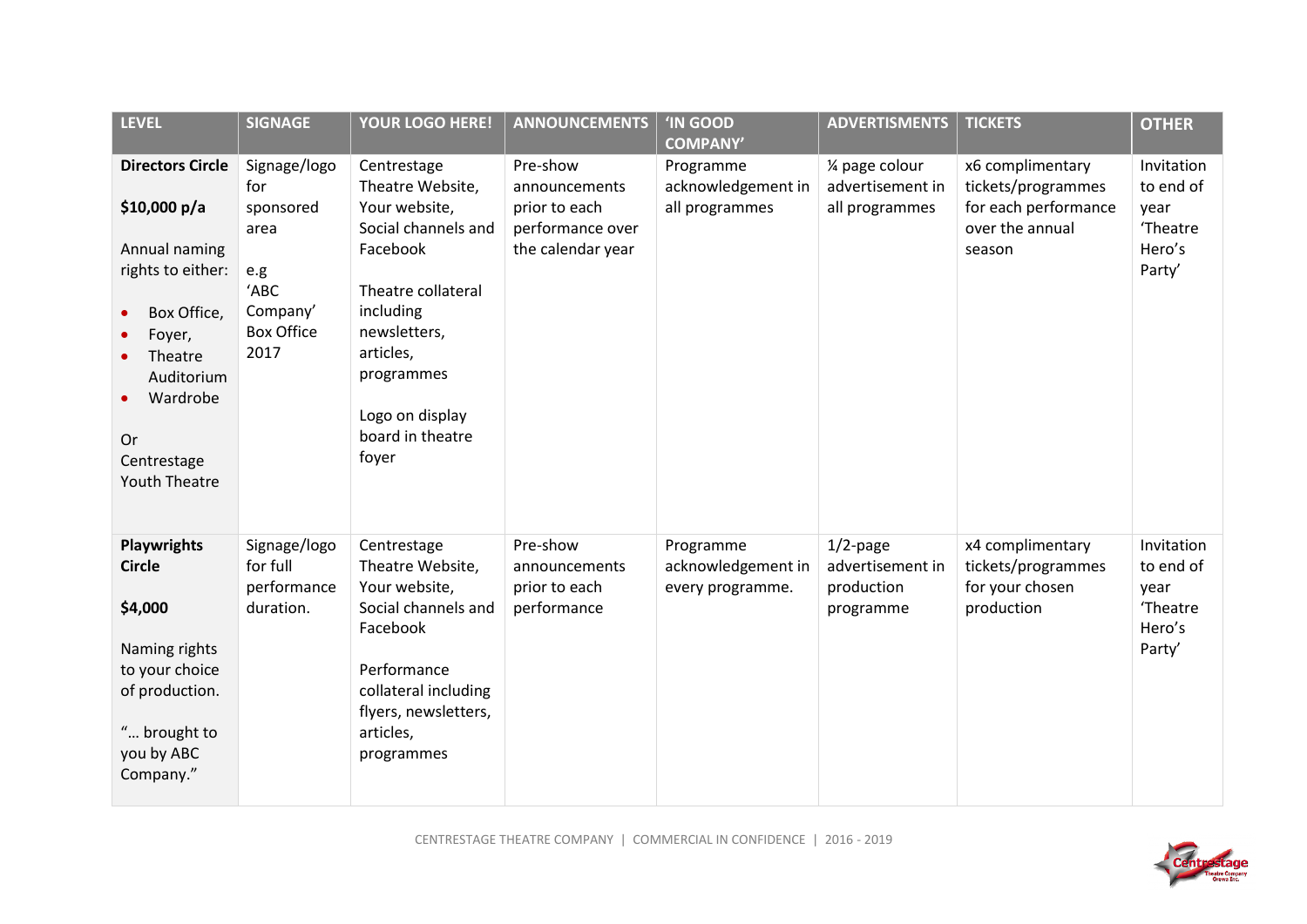| Applicable to<br>Centrestage<br>Theatre<br>or<br>Centrestage<br><b>Youth Theatre</b>                                                                                                                            | Logo displayed in<br>sponsored area                                                                                                                                  |                                                           |                                                     |                                                  |                                                                                          |                                                                 |
|-----------------------------------------------------------------------------------------------------------------------------------------------------------------------------------------------------------------|----------------------------------------------------------------------------------------------------------------------------------------------------------------------|-----------------------------------------------------------|-----------------------------------------------------|--------------------------------------------------|------------------------------------------------------------------------------------------|-----------------------------------------------------------------|
| <b>Actors Circle</b><br>\$1000.00<br>Sponsorship<br>within a<br>performance<br>for either:<br>Lights!<br>Costumes!<br>Makeup!<br>Available for<br>Centrestage<br>Theatre<br>or<br>Centrestage<br>Youth Theatre. | Logo on display<br>board in theatre<br>foyer<br>Logo inclusion on:<br>Centrestage<br>Website, Facebook<br>Performance<br>collateral including<br>flyers, newsletters | Pre-show<br>announcements<br>prior to each<br>performance | Programme<br>acknowledgement in<br>every programme. | 1⁄4 page colour<br>advertisement in<br>programme | x4 complimentary<br>tickets/programmes<br>to your chosen<br>performance                  | Invitation<br>to end of<br>year<br>'Theatre<br>Hero's<br>Party' |
| <b>Stage Crew</b><br>\$250.00 -<br>\$500.00<br>Donation to<br>the theatre                                                                                                                                       | Centrestage<br>Website, Facebook<br>Theatre collateral<br>including flyers,<br>newsletters                                                                           |                                                           | Programme<br>acknowledgement in<br>every programme. |                                                  | x2 complimentary<br>tickets/programmes<br>to two chosen<br>performances over<br>the year | Invitation<br>to end of<br>year<br>'Theatre<br>Hero's<br>Party' |
| <b>Best friend</b><br>\$25.00                                                                                                                                                                                   | Centrestage<br>Website, Facebook                                                                                                                                     |                                                           | Programme<br>acknowledgement in<br>every programme. |                                                  |                                                                                          |                                                                 |

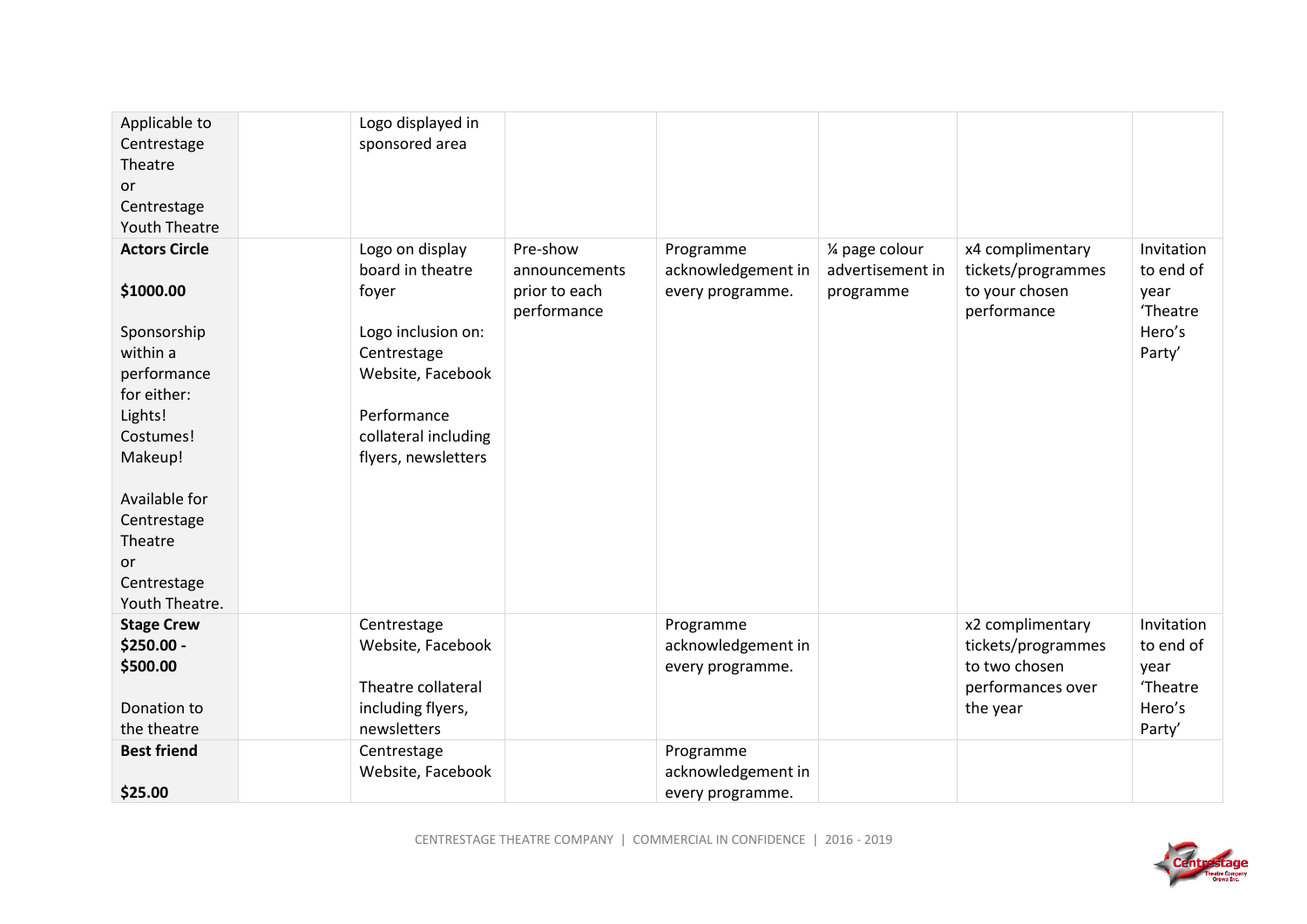## Centrestage Theatre Heroes Enjoy Special Benefits Including:

- **I**nvitation to our specially hosted hero's events held throughout the year
- Invitation to our Theatre Heroes Party at the end of the year
- Access to performances of your choice via our Box Office booking services

# We are in Good Hands!

**Having been at Centrestage Theatre since 2015 our Theatre Managers are the custodians of our vision.** 



Stephanie McKellar



Ross McKellar

Stephanie and Ross have over 65 years combined experience in the professional world of Dramatic Arts. They met while training at drama school and were married soon afterwards. They have a proven track record producing top quality theatre-in-education, directorships of the Auckland Youth Theatre & Drama School, The Other Company and Fantail Farm Productions; roles as directors and actors in most of New Zealand's professional theatre companies, 15 years as heads of acting and spoken voice on NZ's music theatre degree course at NASDA in Christchurch, in addition to multiple appearances on NZ film and television. They both come from community theatre backgrounds and strongly believe in the positive effects a vibrant, supportive performing arts hub has on local communities, fostering creative opportunities for local talent and strengthening community connection and identity.

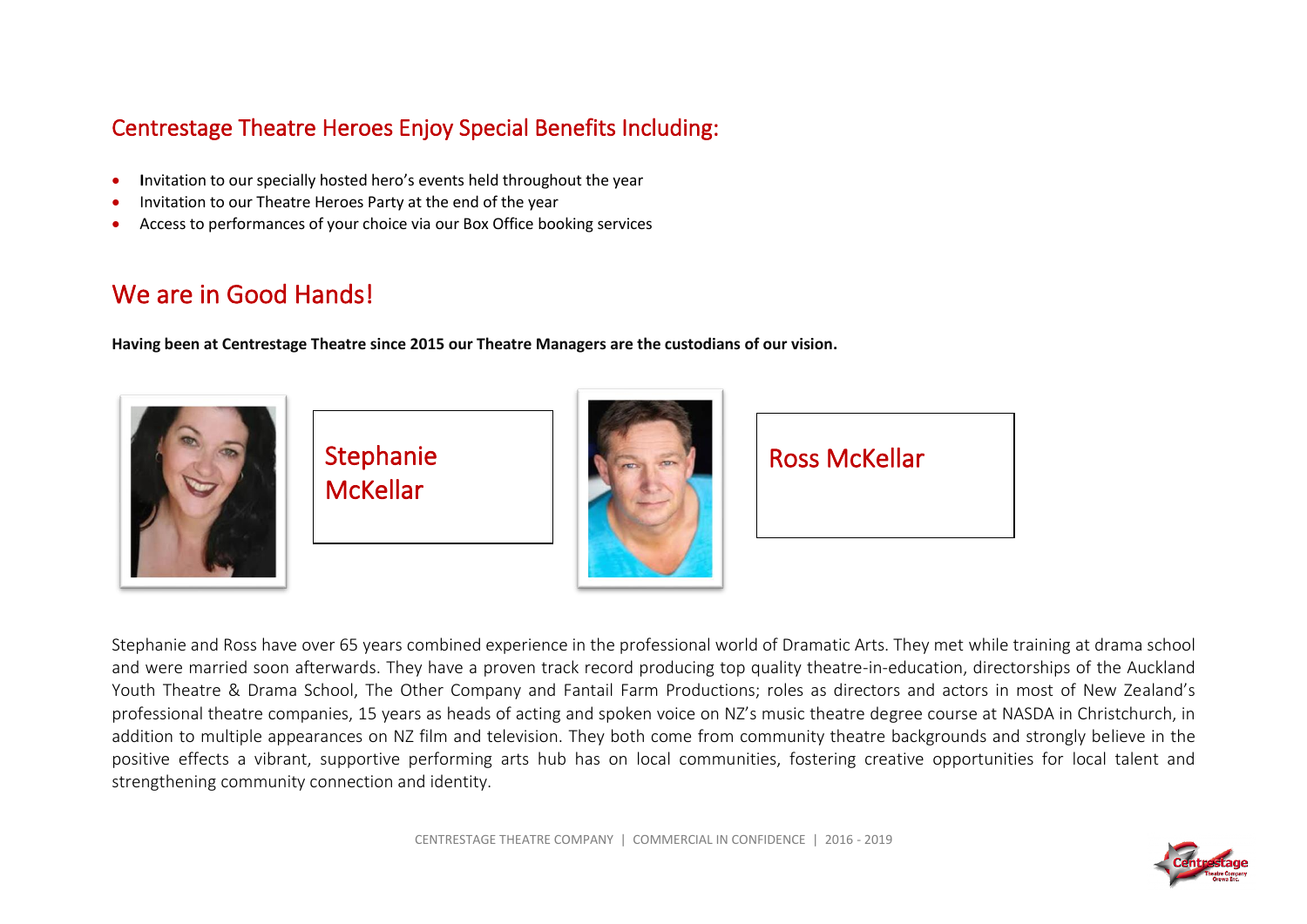

# The Backstory

Centrestage Theatre Company ('CTC'), started out as United Players (Orewa) in 1959. It is a not-for-profit amateur theatre company, registered charity and community-centered organisation with some 300 members.

CTC produces five to six shows a year and provides a wide range of opportunities for members of the public to become engaged in creative and collaborative activities with others in the community. Centrestage Theatre itself was completed in 1990 and extended in 2015 with new rehearsal and workshop spaces, and is the only fully-configured purpose-built performing arts facility between Takapuna and Whangarei.

CTC is an independent organisation and is situated at Centreway Road in Orewa on land leased from the Council. The Theatre's 210 seat auditorium is fully-equipped with a large stage, fly tower, orchestra pit, lighting box and raked seating. The theatre building is the responsibility of Orewa Theatre Trust which is responsible for the administration of the theatre including venue hire, maintenance of equipment, and stage productions. As a piece of the greater Auckland performing arts community, Centrestage is an important community hub in our rapidly expanding part Auckland with many families new to the area enjoying what the Hibiscus Coast, and what Centrestage has to offer.

Throughout the year, we seat more than 10,000 theatre goers, clock up over 60,000 volunteer hours, pour over 5500 cups of tea and present a myriad of preforming arts from children's drama classes, to musicals, brass bands to craft festivals, local school productions to showcasing visiting professional arts companies - all in the true spirit of a vibrant community theatre.

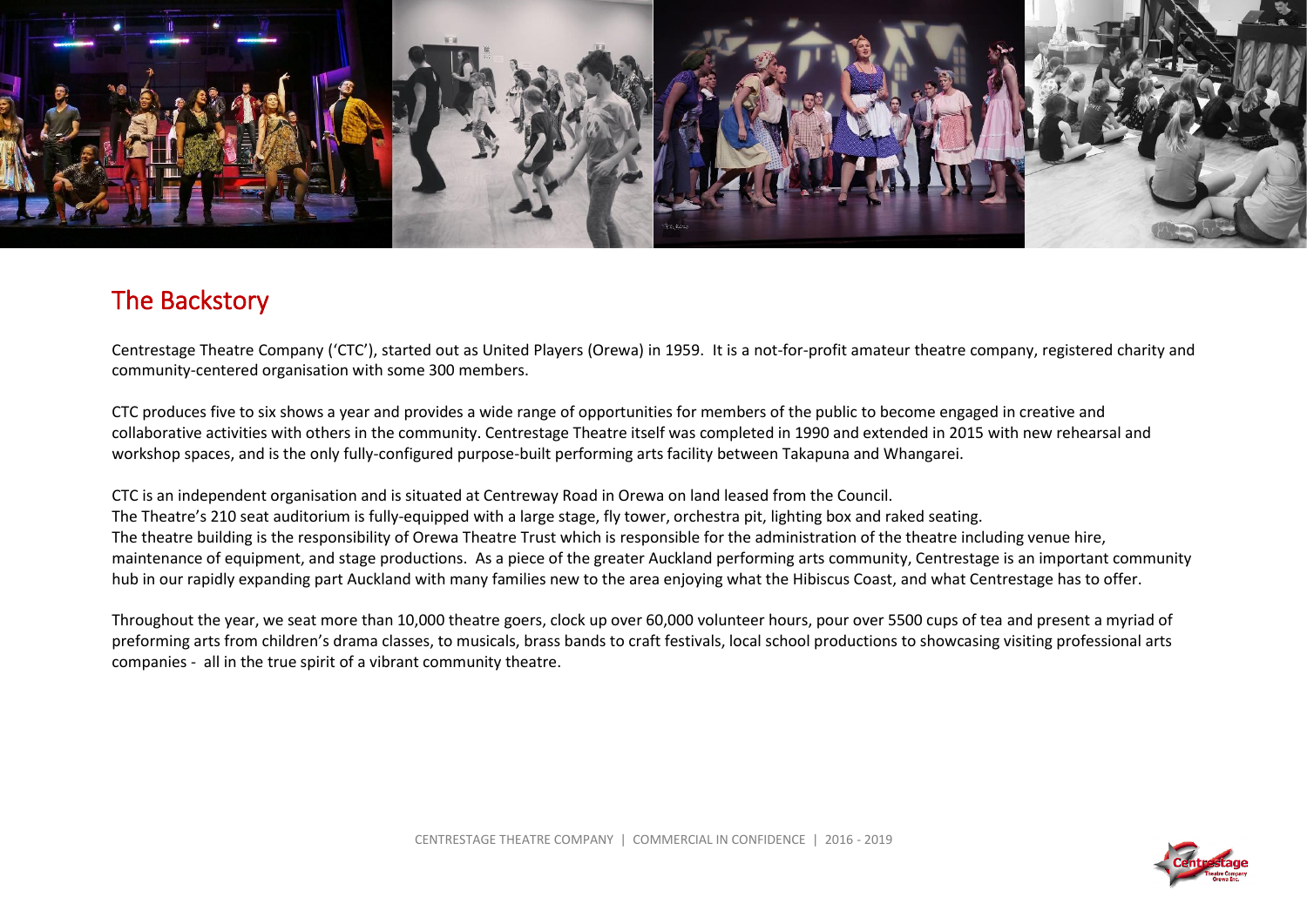## Centrestage Theatre Sponsorship Agreement

Centrestage Theatre Sponsorship Agreement (the "Agreement") is made and entered as of the last signature date below (the "Effective Date") by and between Centrestage Theatre, 60 Centreway Road, OREWA ("CENTRESTAGE") and the sponsor identified below ("Sponsor").

In consideration of the mutual promises and covenants contained in this Agreement, the parties hereby agree as follows:

- **1.** *CENTRESTAGE Obligations*. In consideration for Sponsor's participation in the Event, CENTRESTAGE shall provide the Sponsor the benefits set out in Appendix, which is incorporated and hereby made a part of this Agreement.
- **2.** *Sponsor Obligations*. For its participation as a Sponsor in the Event, Sponsor shall pay to CENTRESTAGE a fee (the "Sponsorship Fee"), as set out below:

**Hero Sponsor: \$25,000 + Directors Circle: \$5000.00 + Playwrights Circle: \$2500.00 + Actors Circle: \$1000.00 +** The Sponsorship Fee is payable to CENTRESTAGE, due on date of Agreement signing.

**3.** *Sponsor Trademarks/Sponsor Materials*. Subject to the terms and conditions of this Agreement, Sponsor grants to CENTRESTAGE the right to use Sponsor's trademarks, trade names, and logo designs and company descriptions as prepared and delivered to CENTRESTAGE by Sponsor ("Sponsor Materials"), in any medium of advertising, marketing materials, and/or promotional goods distributed solely in conjunction with the Event and in accordance with Sponsor's trademark usage guidelines.

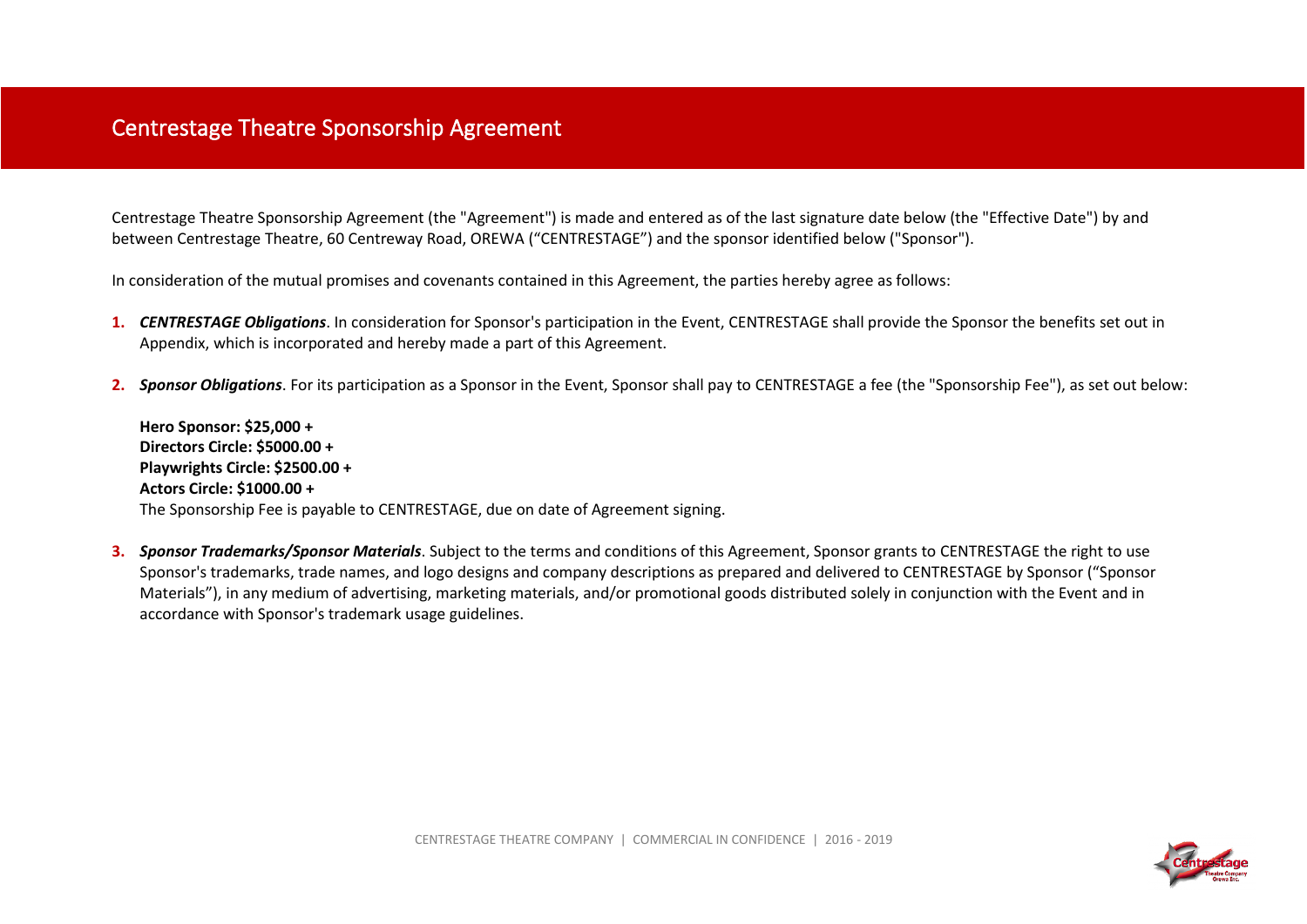#### **4.** *Indemnity*

**4.1** CENTRESTAGE shall not be responsible for any loss of or damage to property of Sponsor, its employees, agents, contractors or assigns nor for any personal injury to Sponsor's officers, directors, employees, agents, contractors and/or invitees except to the extent any such claims may be directly and solely attributable to the gross negligence or wilful misconduct of CENTRESTAGE, its directors, officers, and/or employees.

**4.2** Sponsor shall indemnify, defend, and hold CENTRESTAGE harmless from and against any claims

arising out of, or relating directly or indirectly to, content on their respective web sites, use of

Sponsor's trademarks and logos, and Sponsor Materials.

**4.3** Sponsor will give CENTRESTAGE prompt written notice of any claim or suit coming within the purview of these indemnities.

**5.** *Limitation of Liability*. Except with respect to Section 8.3, in no event shall either party be liable to the other party for any incidental, consequential, indirect, or punitive damages (including but not limited to lost profits) regardless of whether such liability is based on breach of contract, tort, strict liability, breach of warranties, failure of essential purpose or otherwise and even if advised of the possibility of such damages. Notwithstanding anything else in this Agreement, CENTRESTAGE's liability for any claim against CENTRESTAGE shall be limited to the funds available in its own bank account at the time of the claim.

**6.** *Representations*. Each party hereby represents and warrants that it has the full power to enter into and perform according to the terms of this Agreement.

#### **7.** *Term and Termination*

**7.1** Term. Subject to the terms and conditions herein, this Agreement shall be effective upon the Effective Date and shall continue through ……………………………………….. one week past the event date, unless earlier terminated as otherwise provided in this Agreement (the "Term"). **7.2** Termination by CENTRESTAGE. CENTRESTAGE shall be entitled to cancel the Event and/or terminate this Agreement at any time for any reason. In the event CENTRESTAGE terminates this Agreement for any reason other than Sponsor's breach CENTRESTAGE shall refund any fees received from Sponsor, and at Sponsor's expense, return any materials, and equipment, hardware and/or software loaned by Sponsor for the Event.

**7.3** Termination by Sponsor; Effect of Termination

a) Sponsor may terminate this Agreement for breach by CENTRESTAGE after giving CENTRESTAGE at least ten (10) days prior written notice specifying the nature of the breach, and giving CENTRESTAGE no less than ten (10) days to cure such breach. In the event such breach remains uncured at the end of the notice period, this Agreement shall terminate on the tenth day. If breach occurs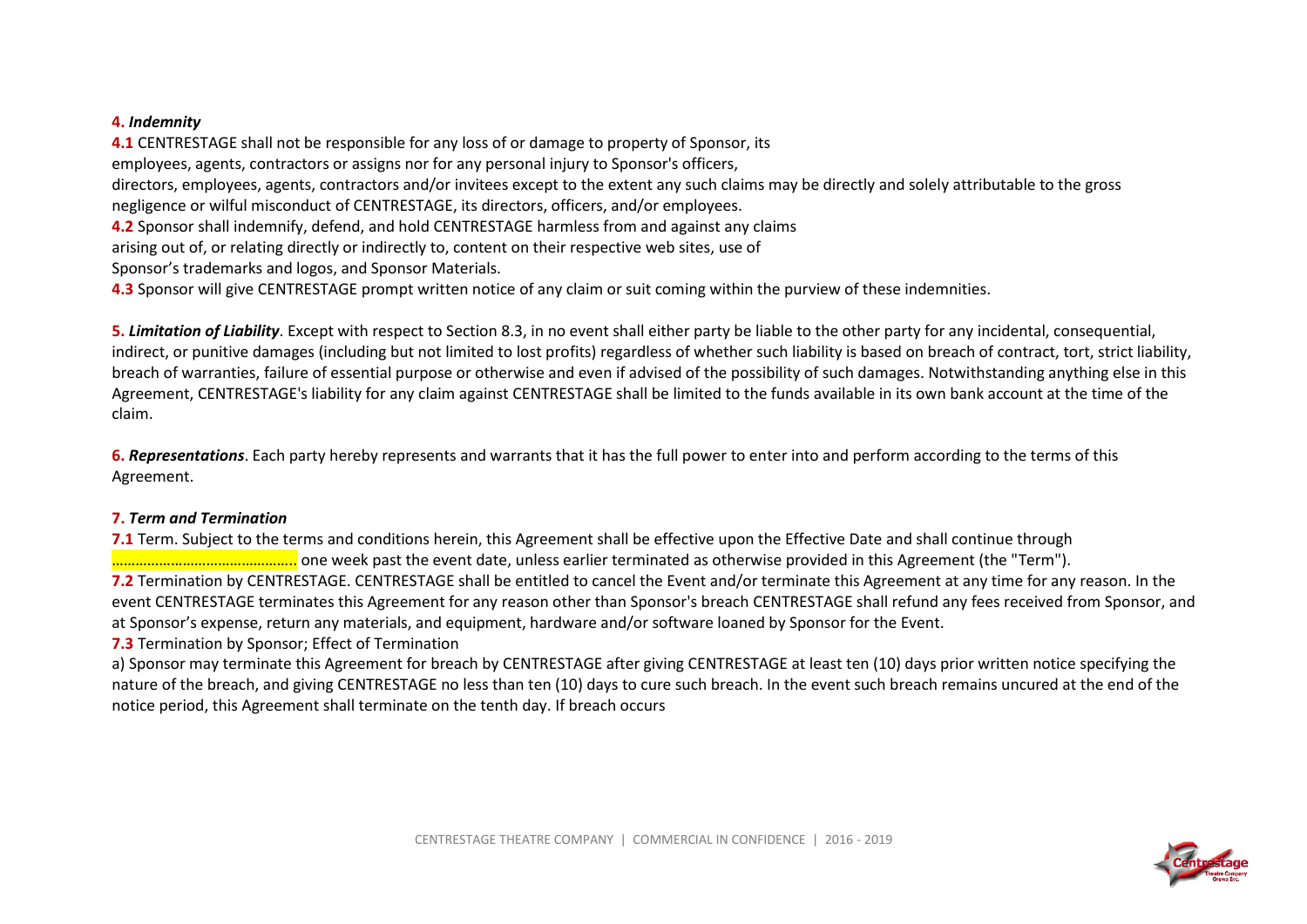fewer than ten (10) days prior to the Event, Sponsor may terminate this Agreement for breach if such breach is not cured by the first day of the Event.

b) If CENTRESTAGE terminates this Agreement for Sponsor's breach, CENTRESTAGE shall retain any fees received from Sponsor which fees shall be due and payable notwithstanding any such termination. Any equipment, materials and hardware or software of Sponsor shall be returned at the end of the Event and, in the interim, may be used for the purposes contemplated herein notwithstanding such termination.

c) If Sponsor terminates for CENTRESTAGE's breach, Sponsor shall be entitled to seek a full refund

of any fees paid and for the return of any equipment, materials and hardware or software of Sponsor.

**7.4** Survival. In the event of termination or expiration of this Agreement, paragraphs 4, 5, 6, 7

and 8 shall survive.

### **8.** *Miscellaneous*

8.1 Notices. All notices, authorizations and requests in connection with this Agreement shall be

deemed given on the day they are (i) deposited in the mail, postage prepaid, certified or registered, return receipt requested; (ii) sent by air express courier, charges prepaid; or (iii) sent by fax as indicated by a fax confirmation sheet; and sent to the address in the recitals. Sponsor agrees to send a copy of any notices, via email to: events@CENTRESTAGEnegotiations.org.

**8.2** Relationship. This Agreement does not constitute and shall not be construed as

constituting a partnership, or joint venture relationship between or among the parties.

**8.3** Confidentiality. Each party expressly undertakes to retain in confidence all information and

know-how transmitted to it by the other party that the disclosing party has designated as

proprietary and/or confidential or that, by the nature of the circumstances surrounding the

disclosure, ought in good faith to be treated as proprietary and/or confidential, and will make no use of such information and know-how except under the terms, for the purposes of and during the existence of this Agreement. Each party's obligation under this Agreement with respect to any particular information shall extend to the earlier of such time as such information is publicly available through no fault of the receiving party or five (5) years following termination of the Agreement.

**8.3** Governing Law/Jurisdiction. This Agreement shall be governed and interpreted in

accordance with the laws of the Province of British Columbia. Sponsor consents to the exclusive jurisdiction and venue of the courts in the Province of British Columbia

**8.4** Assignment. This Agreement may not be assigned by either party without prior written consent of the other party.